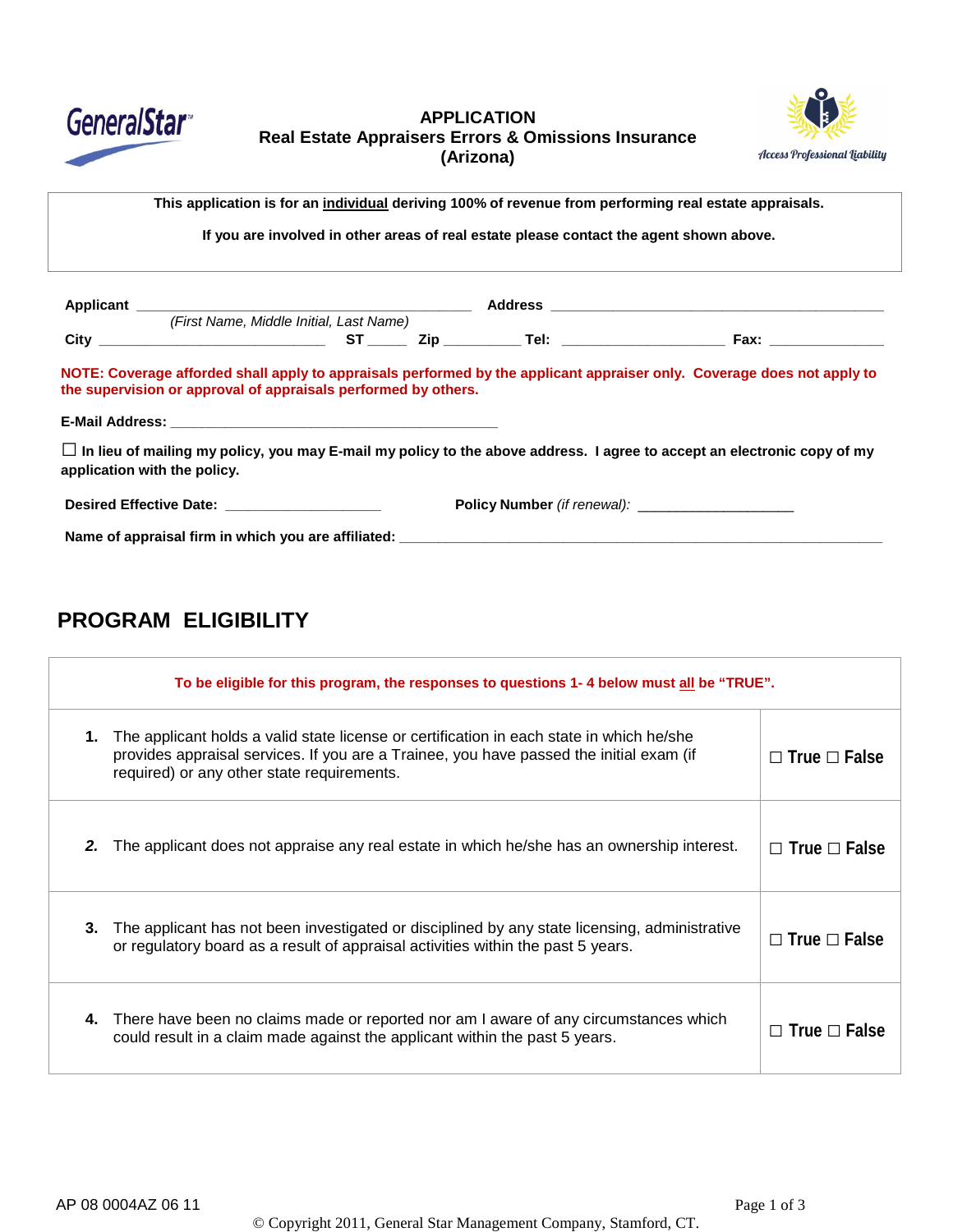# **PRIOR ACTS DATE/RETROACTIVE DATE**

| 5. | The applicant currently has an active Appraisers Errors & Omissions Insurance Policy?<br>(MUST CHECK ONE)                                                                                                                                                                                                                                                                                                                                                                                                                                                                                                                                                                                                                                    | $\Box$ True $\Box$ False |
|----|----------------------------------------------------------------------------------------------------------------------------------------------------------------------------------------------------------------------------------------------------------------------------------------------------------------------------------------------------------------------------------------------------------------------------------------------------------------------------------------------------------------------------------------------------------------------------------------------------------------------------------------------------------------------------------------------------------------------------------------------|--------------------------|
| 6. | If question 5 is "TRUE", what is the Prior Acts Date on your current policy (also known as the<br>Retroactive Date)?<br>INFORMATION ONLY. The Prior Acts Date (also known as the Retroactive Date) is typically found on the<br>Declarations Page, which is the first page of the policy. If it is not included on the Declarations Page, it will be<br>included in one of the endorsements attached to your policy. All Errors & Omissions policies are assigned a Prior<br>Acts Date, enter the date in question #6 (above) as it appears on your Declarations Page or endorsement. If the<br>assigned Prior Acts Dates is "N/A" this typically means you have assigned Full Prior Acts Coverage, in which case<br>Group 2 Premiums apply. | MM/DD/YYYY               |

## **RESIDENTIAL VS COMMERCIAL PREMIUM**

|    | To be eligible for the Residential Premiums shown below, the responses to questions 7-9 must all be "TRUE".<br>All others use the Commercial Premium schedule shown below |                          |  |  |
|----|---------------------------------------------------------------------------------------------------------------------------------------------------------------------------|--------------------------|--|--|
| 7. | In the last fiscal year, 80% or more of the applicant's revenues have been derived from residential<br>appraisals.                                                        | $\Box$ True $\Box$ False |  |  |
| 8. | Within the last fiscal year, the applicant has not appraised any properties valued at greater than<br>\$3,000,000.                                                        | $\Box$ True $\Box$ False |  |  |
| 9. | The applicant's total gross revenues did not exceed \$500,000 for the last three (3) year period.                                                                         | $\Box$ True $\Box$ False |  |  |

## **GROUP 1 PREMIUMS**

#### **To be eligible for Group 1 Premiums, the applicant:**

- **1. Has an active Appraisers Errors and Omissions Insurance policy with a Prior Acts Date (also known as a Retroactive Date) in question 6 that is 8/1/2008 or more recent (a date between 8/1/2008 and today); or**
- **2. Does NOT have an active Appraisers E&O insurance policy (i.e., your response to question 5 is "FALSE").**

| Per Claim/ Annual Aggregate Limit | <b>RESIDENTIAL</b>                                                                             | <b>COMMERCIAL</b> |
|-----------------------------------|------------------------------------------------------------------------------------------------|-------------------|
| <b>Select Desired Limit</b>       | To be eligible for the residential premium your responses to questions 7-9 must all be "true". |                   |
| \$300,000 / \$600,000             | \$569                                                                                          | \$778             |
| \$500,000 /\$1,000,000            | \$650                                                                                          | \$801             |
| \$1,000,000 / \$1,000,000         | \$679                                                                                          | \$820             |
| \$1,000,000 / \$2,000,000         | \$738                                                                                          | \$886             |

#### **GROUP 2 PREMIUMS**

**Group 2 Premiums apply to any applicant who does not qualify for Group 1, including if the Prior Acts Date (also known as a Retroactive Date) in question 6 is either:**

- **1. 7/31/2008 or older;**
	- **or**

**2. "None", "Not Applicable", "N/A", "Full" or "Unlimited".**

| Per Claim/ Annual Aggregate Limit | <b>RESIDENTIAL</b>                                                                             | <b>COMMERCIAL</b> |
|-----------------------------------|------------------------------------------------------------------------------------------------|-------------------|
| <b>Select Desired Limit</b>       | To be eligible for the residential premium your responses to questions 7-9 must all be "true". |                   |
| \$300,000 / \$600,000             | \$754                                                                                          | \$1,031           |
| \$500,000 /\$1,000,000            | \$862                                                                                          | \$1,061           |
| \$1,000,000 / \$1,000,000         | \$900                                                                                          | \$1,087           |
| \$1,000,000 / \$2,000,000         | \$979                                                                                          | \$1,174           |

| Premium | Enter the premium YOU selected from above: \$                     | <b>Premium Due</b> |
|---------|-------------------------------------------------------------------|--------------------|
|         | A standard DEDUCTIBLE of \$0.00 per claim applies to each policy. |                    |